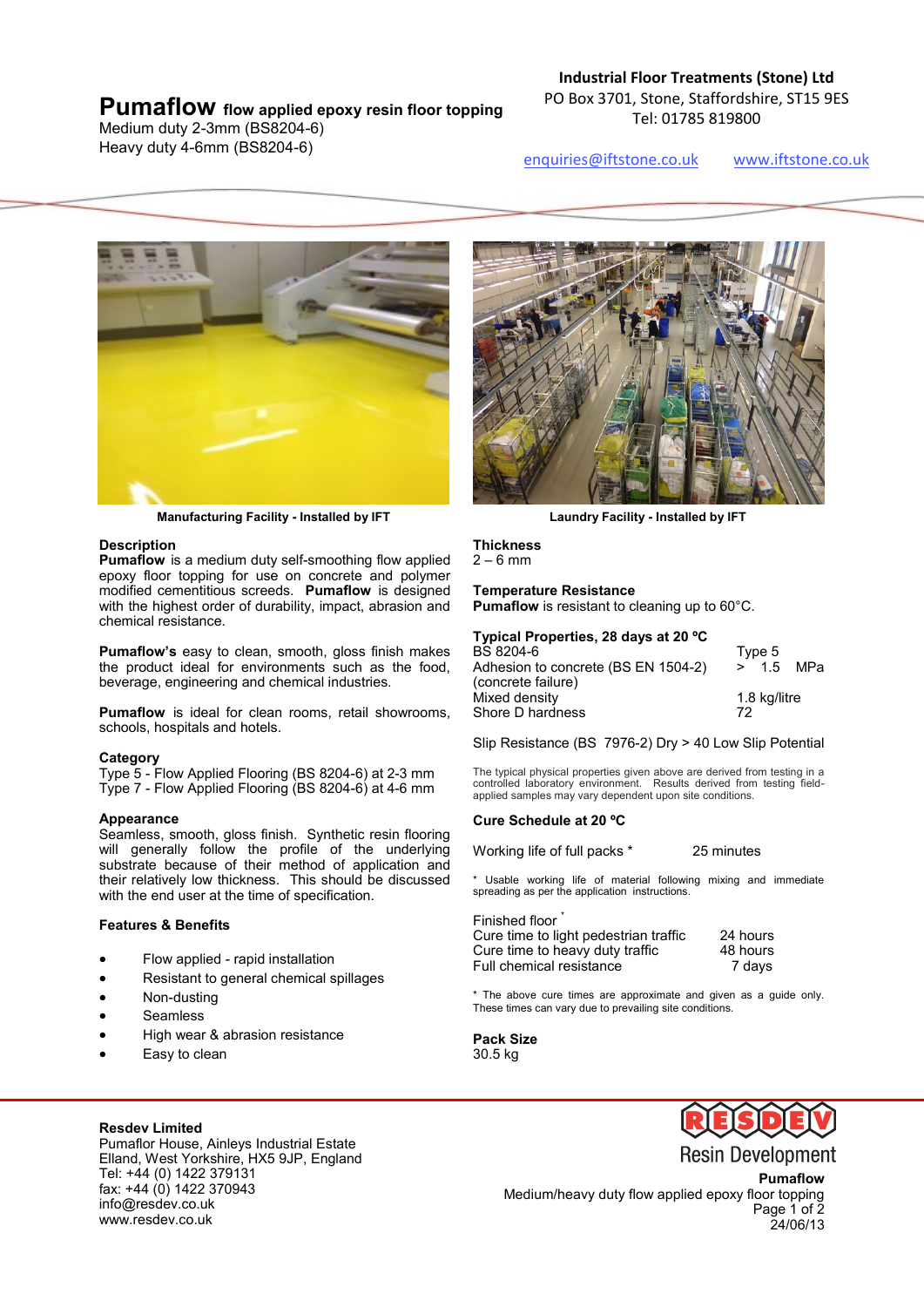#### **Coverage\***

1.8 kg/m<sup>2</sup> per mm per m2 (5.4 kg/m<sup>2</sup> at 3 mm)

\* Coverage figures given are theoretical. Practical coverage rates may vary due to wastage factors and the type, condition, profile and porosity of the substrate.

# **Application Conditions**

Ideal ambient and substrate temperature range is 15 25 ºC. Localised heating (electric powered warm air blower) or cooling equipment may be required outside this range to achieve ideal temperature conditions.

The aggregate can be stored in a cool area (or warm area in the case of low ambient temperature) in order to control product temperature and working life.

The substrate and uncured floor must be kept at least 3 ºC above the dew point to reduce the risk of condensation or blooming on the surface, from before priming to at least 48 hours after application.

The surface strength of the concrete base or screed assessed using a rebound hammer in accordance with BS 1881-202 should be above 25 and the surface tensile strength should exceed 1.5 N/mm $^2\!$ .

An effective structural damp proof membrane should be present and the relative humidity at the surface no more than 75% when measured by the method of BS 8203. New concrete should be a minimum of Grade C35 with a minimum cement content of 300 kg/m<sup>3</sup> and should not contain a water repellent admixture.

#### **Surface Preparation**

Inadequate preparation will lead to loss of adhesion and failure. In flow applied systems there is a tendency for the finish to mirror imperfections in the substrate. Grinding, or light vacuum-contained shot-blasting is therefore preferred over planing for these systems.

Percussive scabbling or acid etching is not recommended. The substrate should be finished to a surface regularity when tested according to BS 8204-1 of class SR1 otherwise a scratch coat will be required. Refer to the **Resdev Guide to Surface Preparation** for further information.

#### **Application Instructions**

## **Priming**

Priming should be carried out using **Pumaprime SF** at  $5 - 8$  m<sup>2</sup>/kg depending on substrate porosity. Apply using a medium nap roller ensuring complete coverage and avoiding pooling. If, when cured, there are dry patches, a further primer coat is required.

Allow to cure completely before proceeding. If the primer has been left to cure for >48 hours then the primer surface should be mechanically abraded and the area re-primed. Failure to do so may result in pin-holing of the surface topping.

#### **Application of Pumaflow**

Prior to mixing, the temperature of the three components must be between 15 and 25  $^{\circ}$ C. Pre-mix the coloured resin component before use.

Add the hardener component to the coloured resin component and mix using a low speed electric mixer (200 - 500 rpm) for 1 - 2 minutes until homogeneous. Decant the mixture into a suitable mixing vessel and gradually add the aggregate component whilst continuing the mixing action.

When all the aggregate has been added, mix for a minimum of 3 minutes until a uniform coloured, lumpfree mix is obtained.

Care should be taken to ensure that any material adhering to the sides, bottom and corners of the mixer is thoroughly blended in. Unduly extended or vigorous mixing should be avoided in order to minimize air entrainment.

Apply the mixture immediately onto pre-primed areas , spread to the required thickness using a steel float then de-aerate using a spiked roller. Continue spiked rolling until air is released finishing well before the material begins to gel.

The cured product should be protected from other trades using Kraft paper or similar breathable material. Polythene should not be used. Protect the installed floor from dust, traffic, damp, condensation and water for at least 24 hours or longer at colder temperatures.

#### **Cleaning**

Regular cleaning is essential to enhance and maintain the life expectancy, slip resistance and appearance of the floor.

**Pumaflow** can be easily cleaned using industry standard cleaning chemicals and techniques. Consult your cleaning chemical and equipment supplier for more information.

#### **Health and Safety**

Refer to product Safety Data Sheet before use.

#### **EU Directive 2004/42/EC**

Complies with category j type SB (< 500 g/l VOC content).

## **Storage**

Materials should be kept dry and stored in a weatherproof building maintained at 15 °C to 20 °C on pallets and away from walls. Consignments should be used in order of batch number. Protect from frost.

#### **Shelf Life \***

12 months if stored in accordance with the above recommendations.

#### **Resdev Limited**

Pumaflor House, Ainleys Industrial Estate Elland, West Yorkshire, HX5 9JP, England Tel: +44 (0) 1422 379131 fax: +44 (0) 1422 370943 info@resdev.co.uk www.resdev.co.uk



**Resin Development** 

**Pumaflow** Medium/heavy duty flow applied epoxy floor topping Page 2 of 2 24/06/13